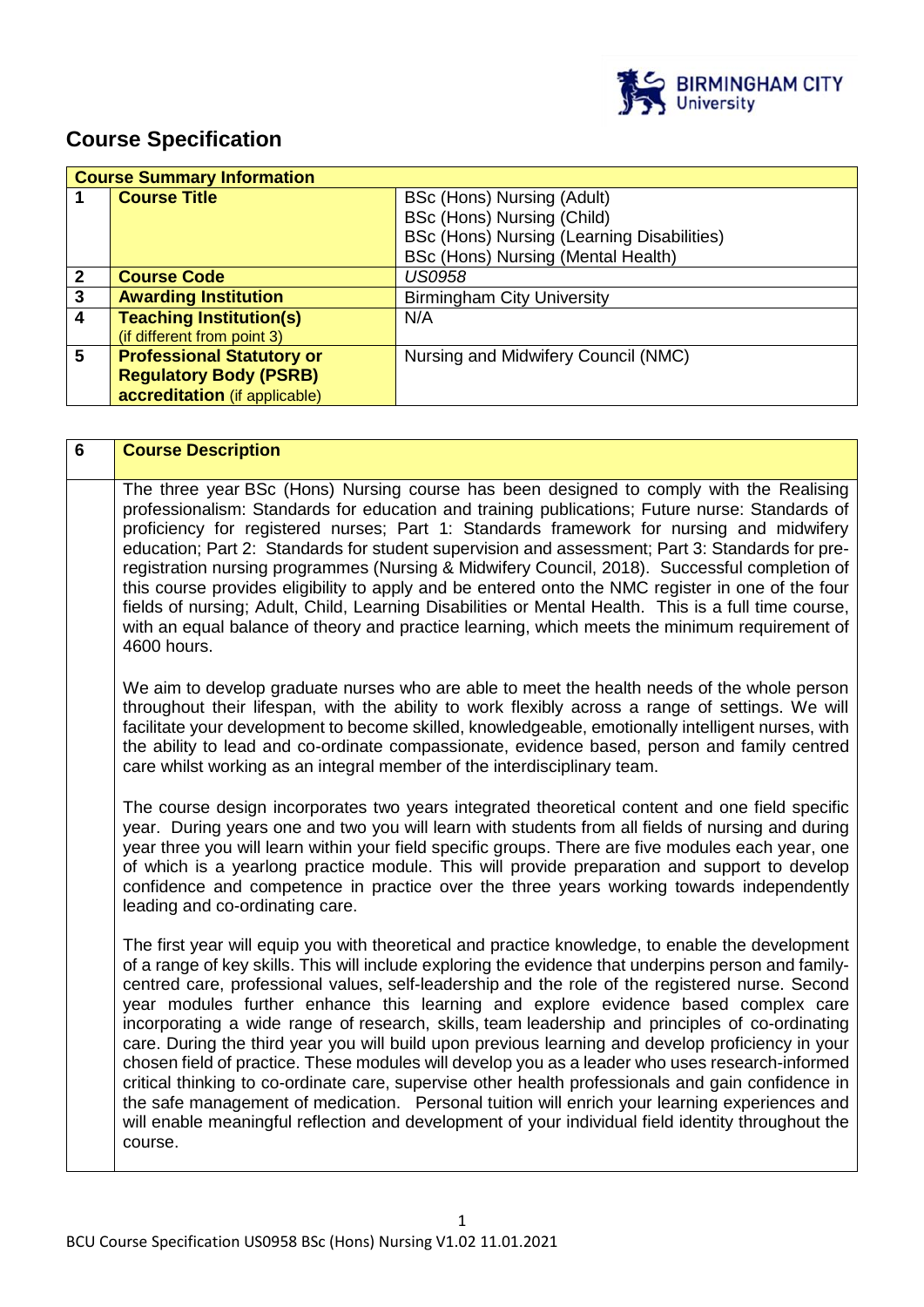

Practice placements will be field specific throughout the three years. There will also be opportunities for exposure across the four fields of nursing. Practice learning experiences may be within community, hospital or home environment settings and at a location anywhere within the West Midlands region and beyond. Whilst on placement you will be supported, supervised and assessed by suitably prepared practice and academic staff to develop your knowledge and skills.

We are committed to providing excellent, innovative, learning, teaching and assessment experiences. We use technology to enhance your learning, through lectures, seminars, skills, simulation and virtual learning. Engagement of practice partners and service users in all areas of learning, teaching and assessment is integral to our approach. Our evidence based curriculum will empower students to contribute to the provision of high quality holistic care both during their studies and in their future profession.

| 7  | <b>Course Awards</b>                                                                                                                                          |                               |                                                           |
|----|---------------------------------------------------------------------------------------------------------------------------------------------------------------|-------------------------------|-----------------------------------------------------------|
| 7a | <b>Name of Final Award</b>                                                                                                                                    | <b>Level</b>                  | <b>Credits</b><br><b>Awarded</b>                          |
|    | BSc (Hons) Nursing (Adult)<br>BSc (Hons) Nursing (Child)<br>BSc (Hons) Nursing (Learning Disabilities)<br>BSc (Hons) Nursing (Mental Health)                  | 6                             | 360                                                       |
| 7b | <b>Exit Awards and Credits Awarded</b>                                                                                                                        |                               |                                                           |
|    | Certificate of Higher Education: Studies in Health Care<br>Diploma of Higher Education: Studies in Health Care<br>Bachelor of Science: Studies in Health Care | Level 4<br>Level 5<br>Level 6 | 120<br>240<br>Minimum of<br>300 of which<br>60 must be at |
|    | These interim awards do not allow for application to the NMC for<br>registration.                                                                             |                               | L6.                                                       |

| 8 | <b>Derogation from the University Regulations</b>                                                                                                                                                                                                                           |  |  |  |
|---|-----------------------------------------------------------------------------------------------------------------------------------------------------------------------------------------------------------------------------------------------------------------------------|--|--|--|
|   | The following derogations will be applied to the course:                                                                                                                                                                                                                    |  |  |  |
|   |                                                                                                                                                                                                                                                                             |  |  |  |
|   | 1. For modules with more than one item of assessment, all items of assessment must be<br>passed in order to pass the module                                                                                                                                                 |  |  |  |
|   | 2. Compensation of marginally failed modules is not permitted                                                                                                                                                                                                               |  |  |  |
|   | 3. Condonement of failed modules is not permitted                                                                                                                                                                                                                           |  |  |  |
|   | 4. The maximum registration period within which to complete the course is 5 years                                                                                                                                                                                           |  |  |  |
|   | 5. Students who have failed the placement module twice during Level 4 will not have the<br>right to repeat level 4                                                                                                                                                          |  |  |  |
|   | 6. For clinical practice assessments/modules there is no in-year retrieval and a maximum of<br>two attempts only for practice assessments is permitted (level 4, 5 and 6)                                                                                                   |  |  |  |
|   | 7. Students may be permitted to transfer between courses after the Monday of week 4 of<br>semester one, where this transfer is to another field of nursing. This is only possible if the<br>student is successful at interview with the relevant field and deemed suitable. |  |  |  |
| 9 | <b>Delivery Patterns</b>                                                                                                                                                                                                                                                    |  |  |  |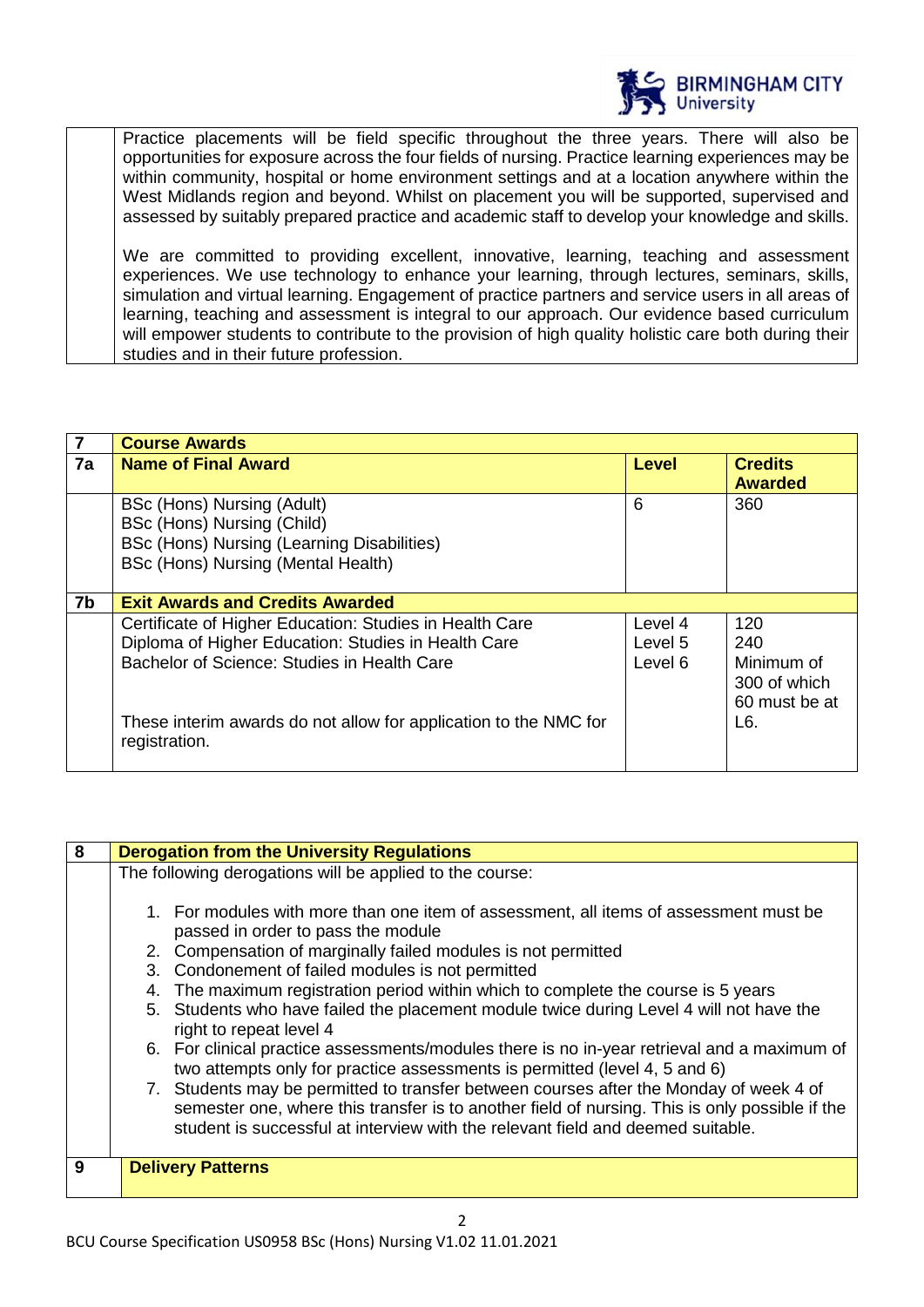

| <b>Mode(s) of Study</b>                                                                                                                               | <b>Location(s) of Study</b> | <b>Duration of Study</b> | Code(s) |
|-------------------------------------------------------------------------------------------------------------------------------------------------------|-----------------------------|--------------------------|---------|
| Full Time<br>50% practice: 50%<br>theory to achieve NMC<br>requirements of 4600<br>hours in total with an<br>equal balance of theory<br>and practice. | <b>City South Campus</b>    | 3 years                  | tbc     |

#### **10 Entry Requirements**

**The admission requirements for this course are stated on the course page of the BCU website at https://www.bcu.ac.uk/ or may be found by searching for the course entry profile located on the UCAS website.** 

# **11 Course Learning Outcomes**

Course Aim

To prepare graduate nurses who are able to provide, lead and co-ordinate compassionate, evidence based and person-centred care whilst working as an integral member of the interdisciplinary team.

#### **Upon successful completion of the course, students will be able to identify, explain and critically evaluate:**

| $\overline{1}$          | The provision of person-centred, safe and compassionate care; the importance of                 |
|-------------------------|-------------------------------------------------------------------------------------------------|
|                         | communication skills and the ability to reflect upon your own accountability.                   |
| $\overline{2}$          | How to make a difference to individuals, families and their communities across the lifespan and |
|                         | delivery of high quality, evidence based care in order to promote good health, protect against  |
|                         | disease and prevent ill health.                                                                 |
| $\overline{3}$          | The assessment and prioritisation of individual needs to plan and deliver care taking into      |
|                         | account culture, diversity and the uniqueness of people.                                        |
| $\overline{\mathbf{4}}$ | The provision and evaluation of high standard of flexible and sensitive holistic nursing care   |
|                         | across a range of settings using research-informed critical thinking and evolving technologies. |
| $5\overline{5}$         | The application of leadership and sound decision making skills in order to demonstrate          |
|                         | commitment to partnership working within the interdisciplinary team and wider community in      |
|                         | order to plan and deliver exceptional collaborative care.                                       |
| $6\phantom{1}6$         | The monitoring and improvement of safety and quality of care and treatment and the              |
|                         | assessment and management of risk to safety and experiences of those they work with.            |
| $\overline{7}$          | The impact that inspirational leadership has on the co-ordination and management of care        |
|                         | across a range of organisations in line with local and national policies.                       |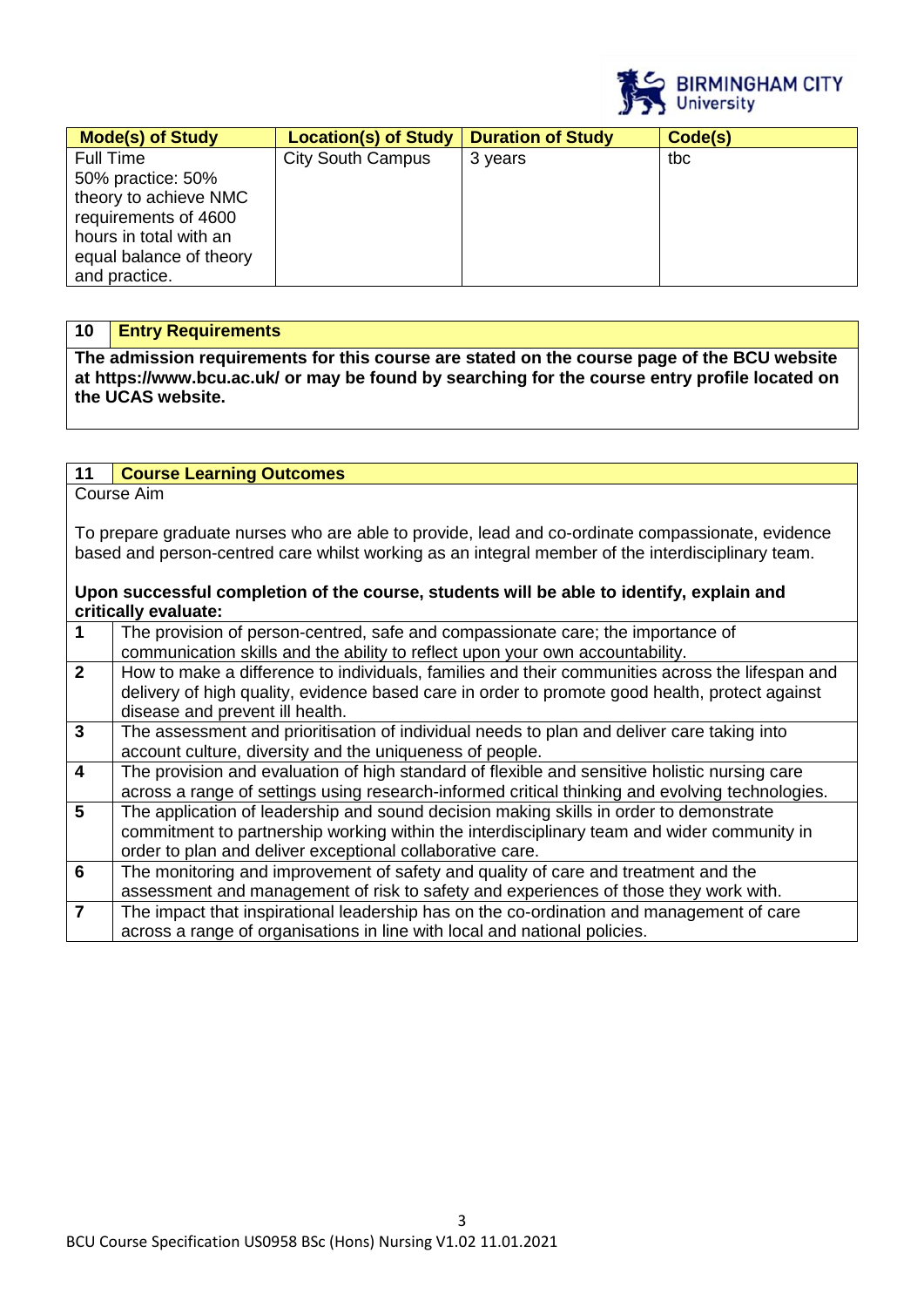

#### **12 Course Requirements**

12a In order to fully complete this course and be eligible for application for entry onto the NMC register, a student must successfully achieve all 360 credits.

# **Level 4- Integrated**

| <b>Module Code</b> | <b>Module Name</b>                      | <b>Credit Value</b> |
|--------------------|-----------------------------------------|---------------------|
| <b>NUR4031</b>     | What is nursing?                        | 20                  |
| <b>NUR4032</b>     | Assessing needs and planning care       | 20                  |
| <b>NUR4033</b>     | Providing and evaluating care           | 20                  |
| <b>NUR4034</b>     | Introduction to leadership and teamwork | 20                  |
| <b>NUR4035</b>     | <b>Professional Practice 1</b>          | 40                  |

# **Level 5- Integrated**

| <b>Module Code</b> | <b>Module Name</b>                               | <b>Credit Value</b> |
|--------------------|--------------------------------------------------|---------------------|
| <b>NUR5078</b>     | Complex care 1: assessing and planning           | 20                  |
| <b>NUR5079</b>     | Complex care 2: providing and evaluating care    | 20                  |
| <b>NUR5080</b>     | Improving quality and safety in a global context | 20                  |
| <b>NUR5081</b>     | Leadership and co-ordinating care                | 20                  |
| <b>NUR5082</b>     | <b>Professional Practice 2</b>                   | 40                  |

# **Level 6: Adult**

| <b>Module Code</b> | <b>Module Name</b>                                | <b>Credit Value</b> |
|--------------------|---------------------------------------------------|---------------------|
|                    |                                                   |                     |
| <b>NUR6065</b>     | Nursing care: adult                               | 20                  |
| <b>NUR6069</b>     | Medicines management and applied physiology in    | 20                  |
|                    | adult nursing                                     |                     |
| <b>NUR6073</b>     | Leadership and decision making in adult nursing   | 20                  |
| <b>NUR6077</b>     | Delivering high quality, safe nursing care within | 20                  |
|                    | adult nursing                                     |                     |
| <b>NUR6081</b>     | <b>Professional Practice 3</b>                    | 40                  |

## **Level 6: Child**

| <b>Module Code</b> | <b>Module Name</b>                                                                          | <b>Credit Value</b> |
|--------------------|---------------------------------------------------------------------------------------------|---------------------|
| <b>NUR6066</b>     | Nursing care: children and young people                                                     | 20                  |
| <b>NUR6070</b>     | Medicines management and applied physiology in<br>children and young peoples' nursing       | 20                  |
| <b>NUR6074</b>     | Leadership and decision making in children and<br>young peoples' nursing                    | 20                  |
| <b>NUR6078</b>     | Delivering high quality, safe nursing care for<br>children, young people and their families | 20                  |
| <b>NUR6081</b>     | <b>Professional Practice 3</b>                                                              | 40                  |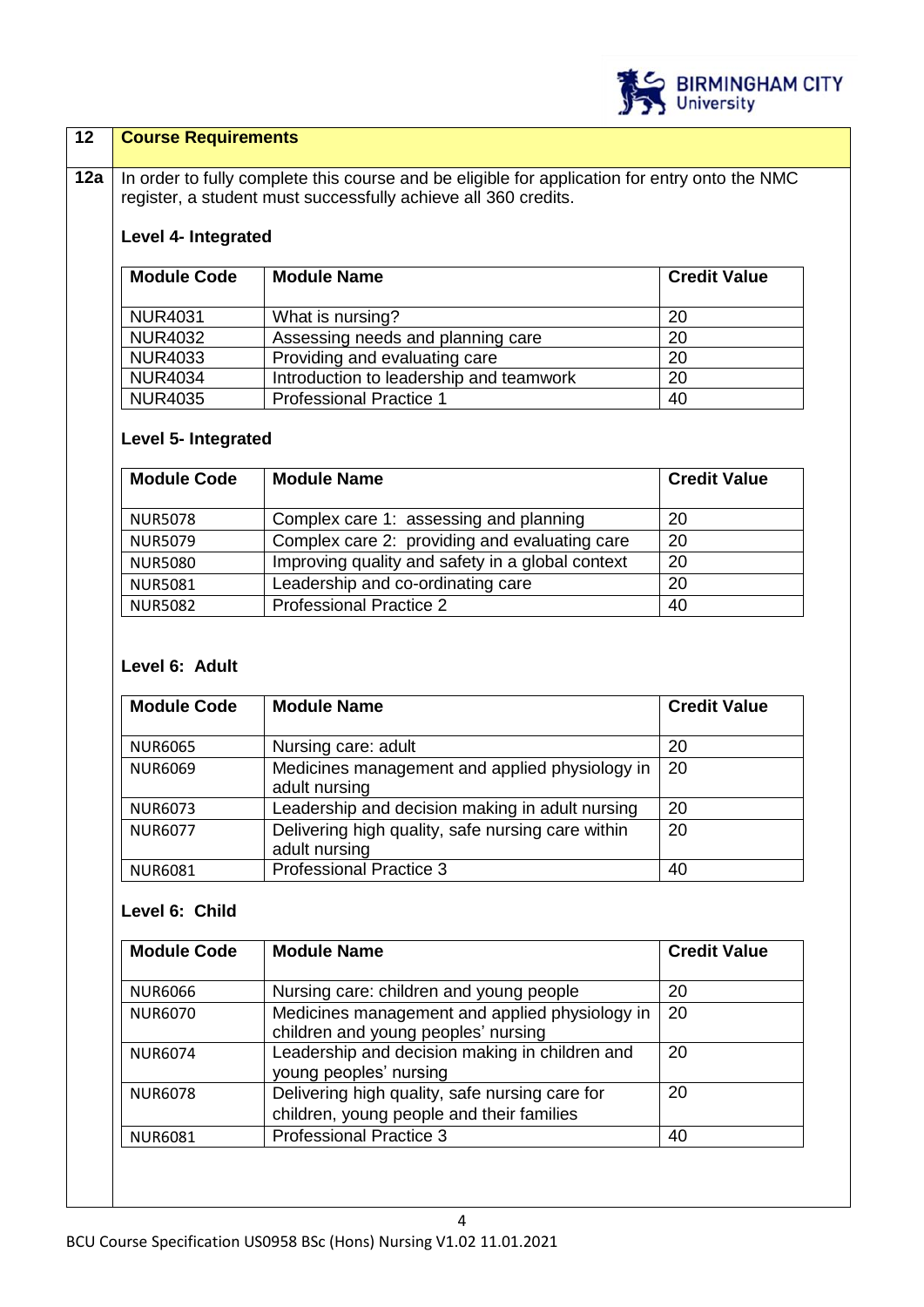

| <b>Module Code</b>                                                                                                   | <b>Module Name</b>                                                                  | <b>Credit Value</b> |
|----------------------------------------------------------------------------------------------------------------------|-------------------------------------------------------------------------------------|---------------------|
| <b>NUR6068</b>                                                                                                       | Nursing care: learning disabilities                                                 | 20                  |
| <b>NUR6072</b>                                                                                                       | Medicines management and applied physiology in<br>learning disabilities nursing     | 20                  |
| <b>NUR6076</b>                                                                                                       | Leadership and decision making in learning<br>disabilities nursing                  | 20                  |
| <b>NUR6080</b>                                                                                                       | Delivering high quality, safe nursing care for<br>people with learning disabilities | 20                  |
| <b>NUR6081</b>                                                                                                       | <b>Professional Practice 3</b>                                                      | 40                  |
|                                                                                                                      |                                                                                     |                     |
|                                                                                                                      | <b>Module Name</b>                                                                  | <b>Credit Value</b> |
|                                                                                                                      | Nursing care: mental health                                                         | 20                  |
|                                                                                                                      | Medicines management and applied physiology in<br>mental health nursing             | 20                  |
|                                                                                                                      | Leadership and decision making in mental health<br>nursing                          | 20                  |
| Level 6: Mental Health<br><b>Module Code</b><br><b>NUR6067</b><br><b>NUR6071</b><br><b>NUR6075</b><br><b>NUR6079</b> | Delivering high quality, safe nursing care within<br>mental health nursing          | 20                  |

#### **12b Structure Diagram**

The structure of the course is the same for both September and January cohorts. Assessments are categorised as coursework, exam or in-person, these will encompass a range of assessments which will facilitate achievement of Learning Outcomes.

## **BSc (Hons) Nursing**

#### **Year 1 Integrated Level 4**

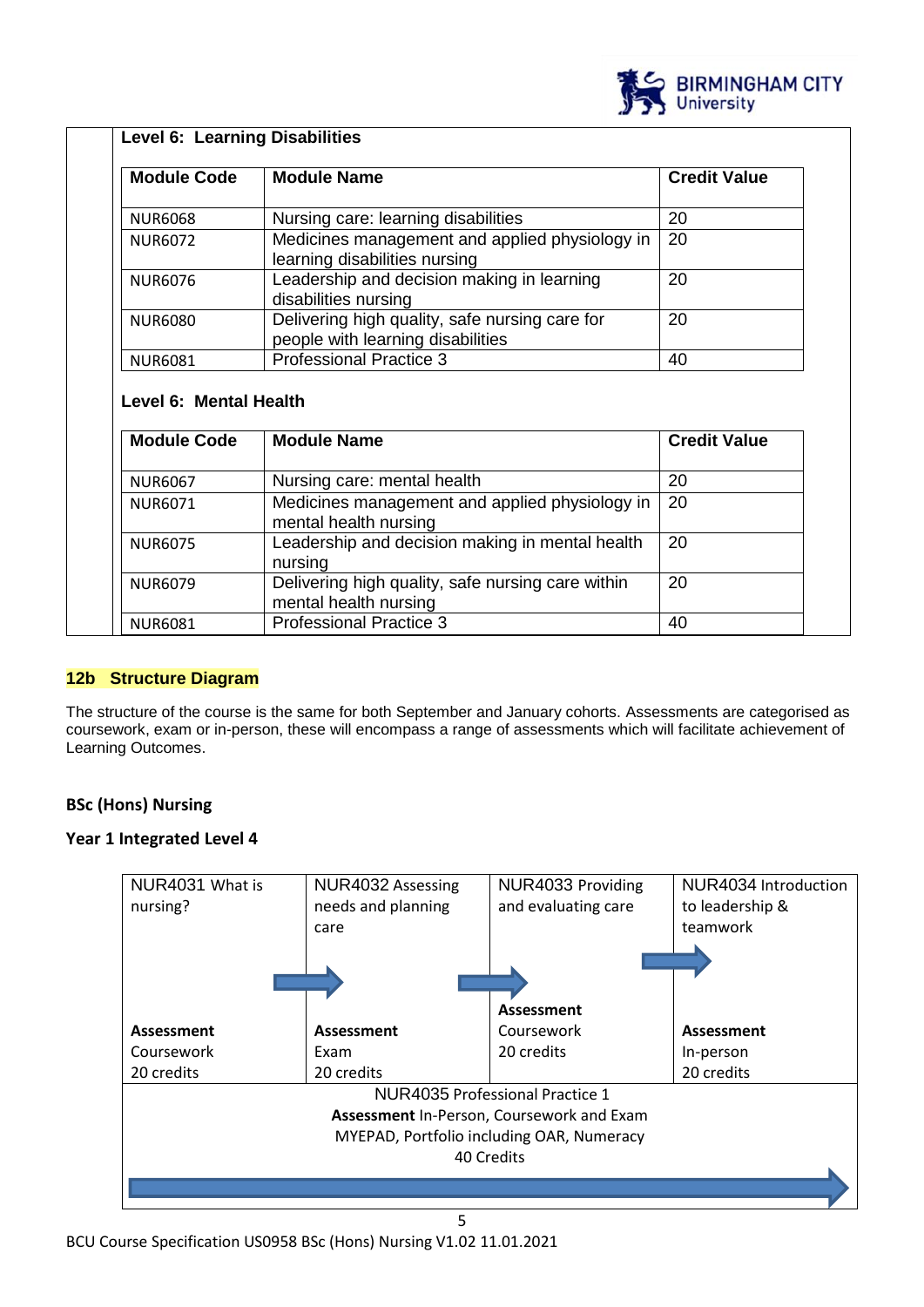

#### **Year 2 Integrated Level 5**



#### **Year 3 Adult Field Level 6**

| NUR6065 Nursing care:<br>adult | NUR6069 Medicines<br>management and<br>applied physiology in<br>adult nursing | NUR6073 Leadership<br>and decision making in<br>adult nursing | NUR6077 Delivering<br>high quality, safe<br>nursing care within<br>adult nursing |  |  |  |
|--------------------------------|-------------------------------------------------------------------------------|---------------------------------------------------------------|----------------------------------------------------------------------------------|--|--|--|
|                                |                                                                               |                                                               |                                                                                  |  |  |  |
| Assessment                     | Assessment                                                                    | Assessment                                                    | Assessment                                                                       |  |  |  |
| Coursework                     | Exam                                                                          | In-Person                                                     | Coursework                                                                       |  |  |  |
| 20 credits                     | 20 credits                                                                    | 20 credits                                                    | 20 credits                                                                       |  |  |  |
|                                |                                                                               | NUR6081 Professional Practice 3                               |                                                                                  |  |  |  |
|                                |                                                                               | Assessment In-Person, Coursework and Exam                     |                                                                                  |  |  |  |
|                                | MYEPAD, Portfolio including OAR, Numeracy                                     |                                                               |                                                                                  |  |  |  |
| 40 Credits                     |                                                                               |                                                               |                                                                                  |  |  |  |
|                                |                                                                               |                                                               |                                                                                  |  |  |  |
|                                |                                                                               |                                                               |                                                                                  |  |  |  |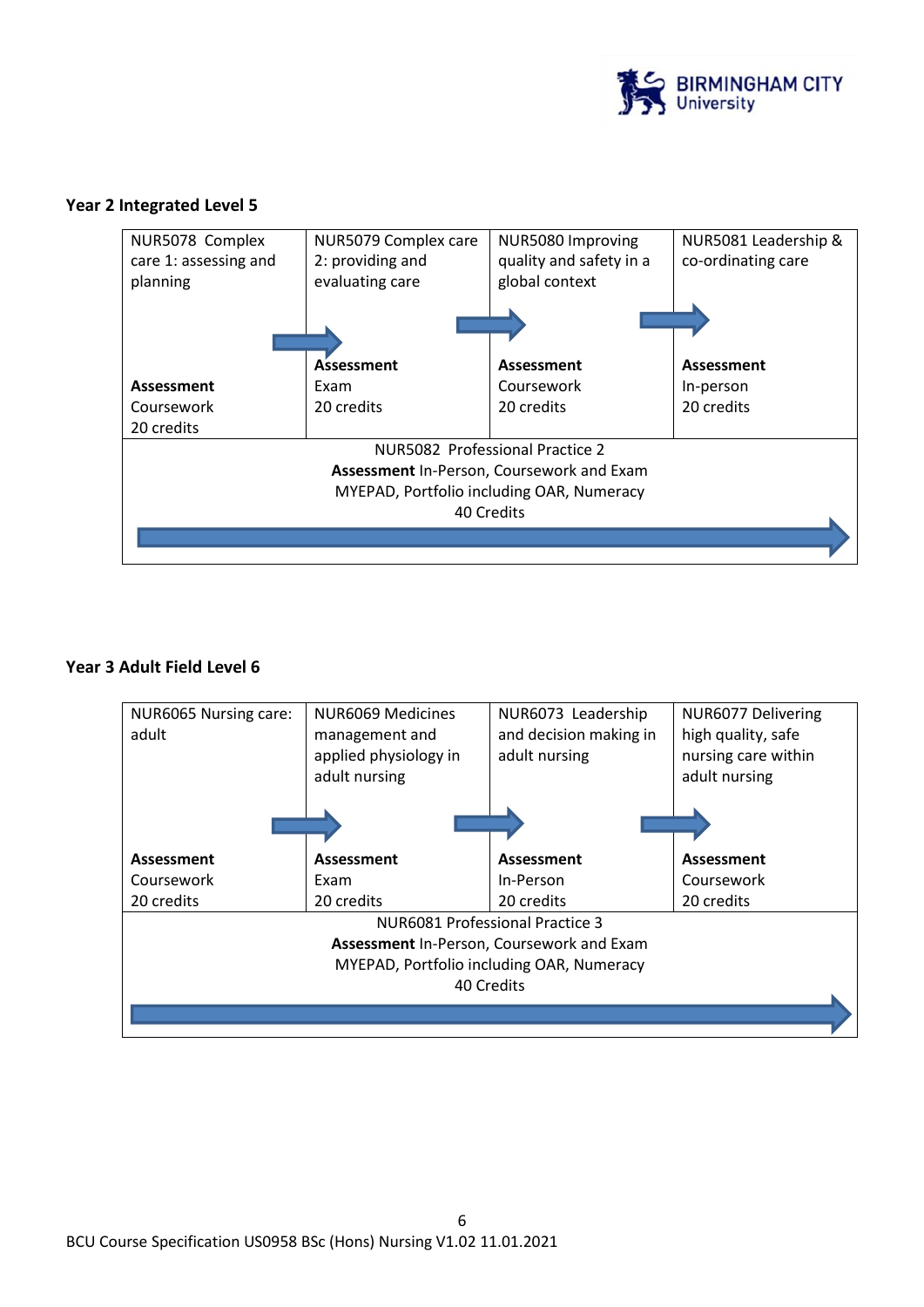

#### **Year 3 Child Field Level 6**

| <b>NUR6066 Nursing care:</b>              | NUR6070 Medicines     | NUR6074 Leadership     | NUR6078 Delivering     |  |
|-------------------------------------------|-----------------------|------------------------|------------------------|--|
| children and young                        | management and        | and decision making in | high quality, safe     |  |
| people                                    | applied physiology in | children and young     | nursing care for       |  |
|                                           | children and young    | peoples' nursing       | children, young people |  |
|                                           | peoples' nursing      |                        | and their families     |  |
|                                           |                       |                        |                        |  |
|                                           |                       |                        |                        |  |
|                                           |                       |                        |                        |  |
| Assessment                                | Assessment            | Assessment             | Assessment             |  |
| Coursework                                | Exam                  | In-person              | Coursework             |  |
| 20 credits                                | 20 credits            | 20 credits             | 20 credits             |  |
| <b>NUR6081 Professional Practice 3</b>    |                       |                        |                        |  |
| Assessment In-Person, Coursework and Exam |                       |                        |                        |  |
| MYEPAD, Portfolio including OAR, Numeracy |                       |                        |                        |  |
| 40 Credits                                |                       |                        |                        |  |
|                                           |                       |                        |                        |  |
|                                           |                       |                        |                        |  |

## **Year 3 Learning Disabilities Field Level 6**